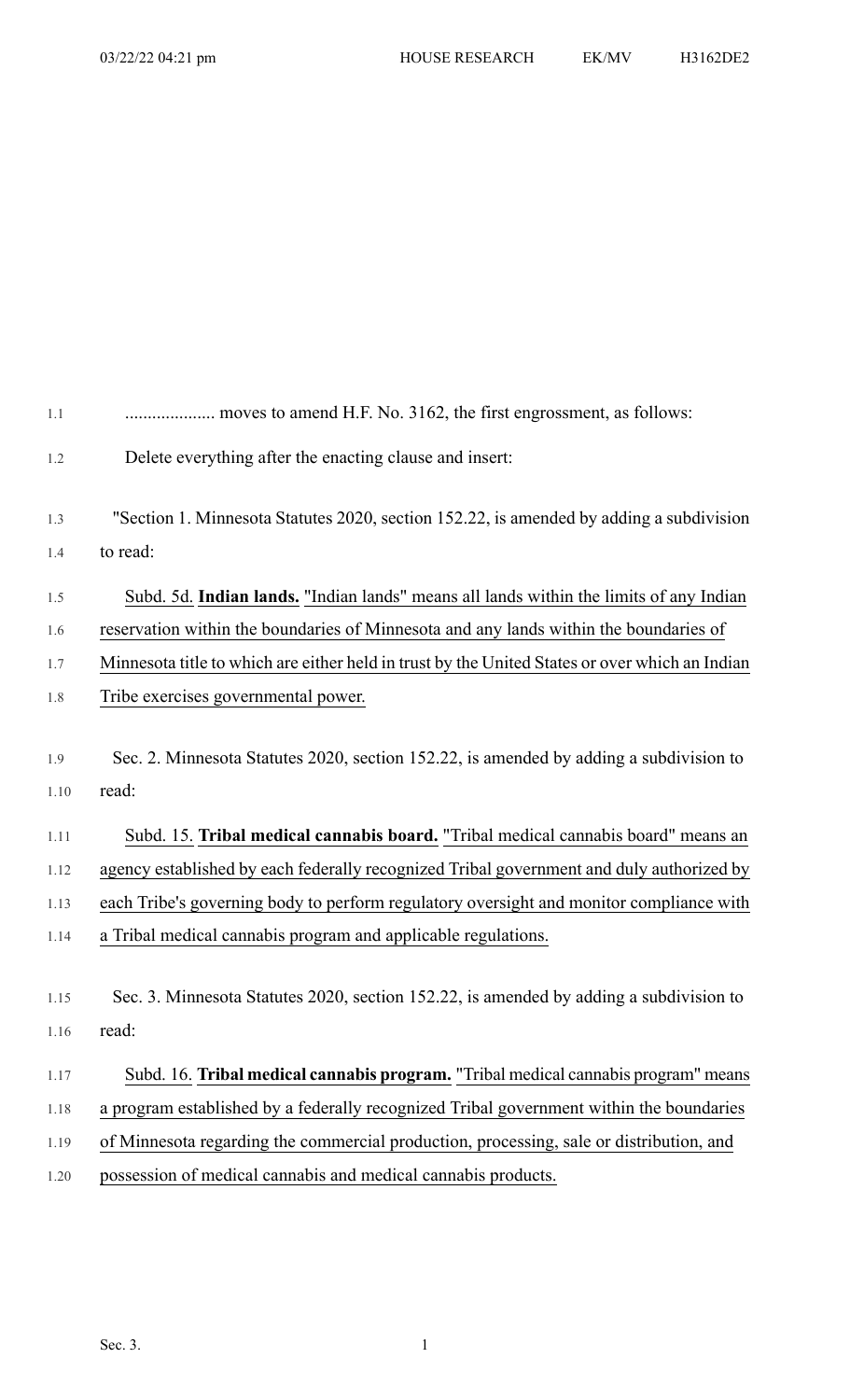| 2.1     | Sec. 4. Minnesota Statutes 2020, section 152.22, is amended by adding a subdivision to         |
|---------|------------------------------------------------------------------------------------------------|
| 2.2     | read:                                                                                          |
| 2.3     | Subd. 17. Tribal medical cannabis program patient. "Tribal medical cannabis program            |
| 2.4     | patient" means a person who possesses a valid registration verification card or equivalent     |
| $2.5\,$ | document that is issued under the laws or regulations of a Tribal nation within the boundaries |
| 2.6     | of Minnesota and that verifies that the person is enrolled in or authorized to participate in  |
| 2.7     | that Tribal nation's Tribal medical cannabis program.                                          |
| 2.8     | Sec. 5. Minnesota Statutes 2020, section 152.29, subdivision 4, is amended to read:            |
| 2.9     | Subd. 4. Report. (a) Each manufacturer shall report to the commissioner on a monthly           |
| 2.10    | basis the following information on each individual patient for the month prior to the report:  |
| 2.11    | (1) the amount and dosages of medical cannabis distributed;                                    |
| 2.12    | (2) the chemical composition of the medical cannabis; and                                      |
| 2.13    | (3) the tracking number assigned to any medical cannabis distributed.                          |
| 2.14    | (b) For transactions involving Tribal medical cannabis program patients, each                  |
| 2.15    | manufacturer shall report to the commissioner on a weekly basis the following information      |
| 2.16    | on each individual Tribal medical cannabis program patient for the week prior to the report:   |
| 2.17    | (1) the name of the Tribal medical cannabis program in which the Tribal medical cannabis       |
| 2.18    | program patient is enrolled;                                                                   |
| 2.19    | (2) the amount and dosages of medical cannabis distributed;                                    |
| 2.20    | (3) the chemical composition of the medical cannabis; and                                      |
| 2.21    | (4) the tracking number assigned to the medical cannabis distributed.                          |
| 2.22    | Sec. 6. Minnesota Statutes 2020, section 152.29, is amended by adding a subdivision to         |
| 2.23    | read:                                                                                          |
| 2.24    | Subd. 5. Distribution to Tribal medical cannabis program patient. (a) A manufacturer           |
| 2.25    | may distribute medical cannabis in accordance with subdivisions 1 to 4 to a Tribal medical     |
| 2.26    | cannabis program patient.                                                                      |
| 2.27    | (b) Prior to distribution, the Tribal medical cannabis program patient must provide to         |
| 2.28    | the manufacturer:                                                                              |
| 2.29    | (1) a valid medical cannabis registration verification card or equivalent document issued      |
| 2.30    | by a Tribal medical cannabis program, that indicates that the Tribal medical cannabis program  |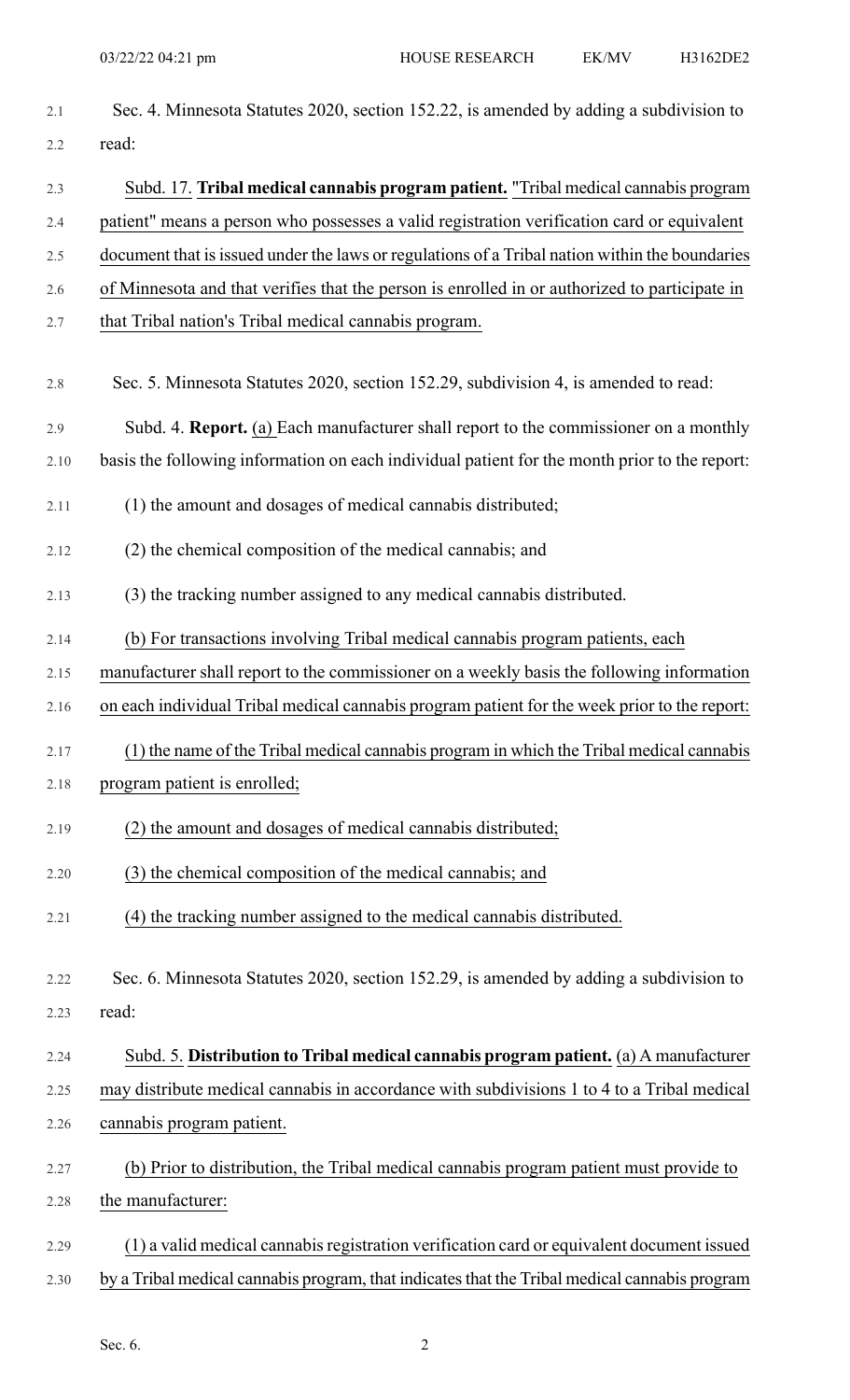| 3.1  | patient is authorized to use medical cannabis on Indian lands over which the Tribe has        |
|------|-----------------------------------------------------------------------------------------------|
| 3.2  | jurisdiction; and                                                                             |
| 3.3  | (2) a valid photographic identification card issued by the Tribal medical cannabis            |
| 3.4  | program, valid driver's license, or valid state identification card.                          |
| 3.5  | (c) A manufacturer shall distribute medical cannabis to a Tribal medical cannabis program     |
| 3.6  | patient only in a form allowed under section 152.22, subdivision 6.                           |
| 3.7  | Sec. 7. [152.291] TRIBAL MEDICAL CANNABIS PROGRAM; MANUFACTURERS.                             |
| 3.8  | Subdivision 1. Manufacturer. Notwithstanding the requirements and limitations in              |
| 3.9  | section 152.29, subdivision 1, paragraph (a), a Tribal medical cannabis program operated      |
| 3.10 | by a federally recognized Indian Tribe located in Minnesota shall be recognized as a medical  |
| 3.11 | cannabis manufacturer.                                                                        |
| 3.12 | Subd. 2. Manufacturer transportation. (a) A manufacturer registered with a Tribal             |
| 3.13 | medical cannabis program may transport medical cannabis to testing laboratories in the        |
| 3.14 | state and to other Indian lands.                                                              |
| 3.15 | (b) A manufacturer registered with a Tribal medical cannabis program must staff a motor       |
| 3.16 | vehicle used to transport medical cannabis with at least two employees of the manufacturer.   |
| 3.17 | Each employee in the transport vehicle must carry identification specifying that the employee |
| 3.18 | is an employee of the manufacturer, and one employee in the transport vehicle must carry      |
| 3.19 | a detailed transportation manifest that includes the place and time of departure, the address |
| 3.20 | of the destination, and a description and count of the medical cannabis being transported.    |
| 3.21 | Sec. 8. Minnesota Statutes 2020, section 152.30, is amended to read:                          |
| 3.22 | 152.30 PATIENT DUTIES.                                                                        |
| 3.23 | (a) A patient shall apply to the commissioner for enrollment in the registry program by       |
| 3.24 | submitting an application as required in section 152.27 and an annual registration fee as     |
| 3.25 | determined under section 152.35.                                                              |
| 3.26 | (b) As a condition of continued enrollment, patients shall agree to:                          |
| 3.27 | (1) continue to receive regularly scheduled treatment for their qualifying medical            |
| 3.28 | condition from their health care practitioner; and                                            |
| 3.29 | (2) report changes in their qualifying medical condition to their health care practitioner.   |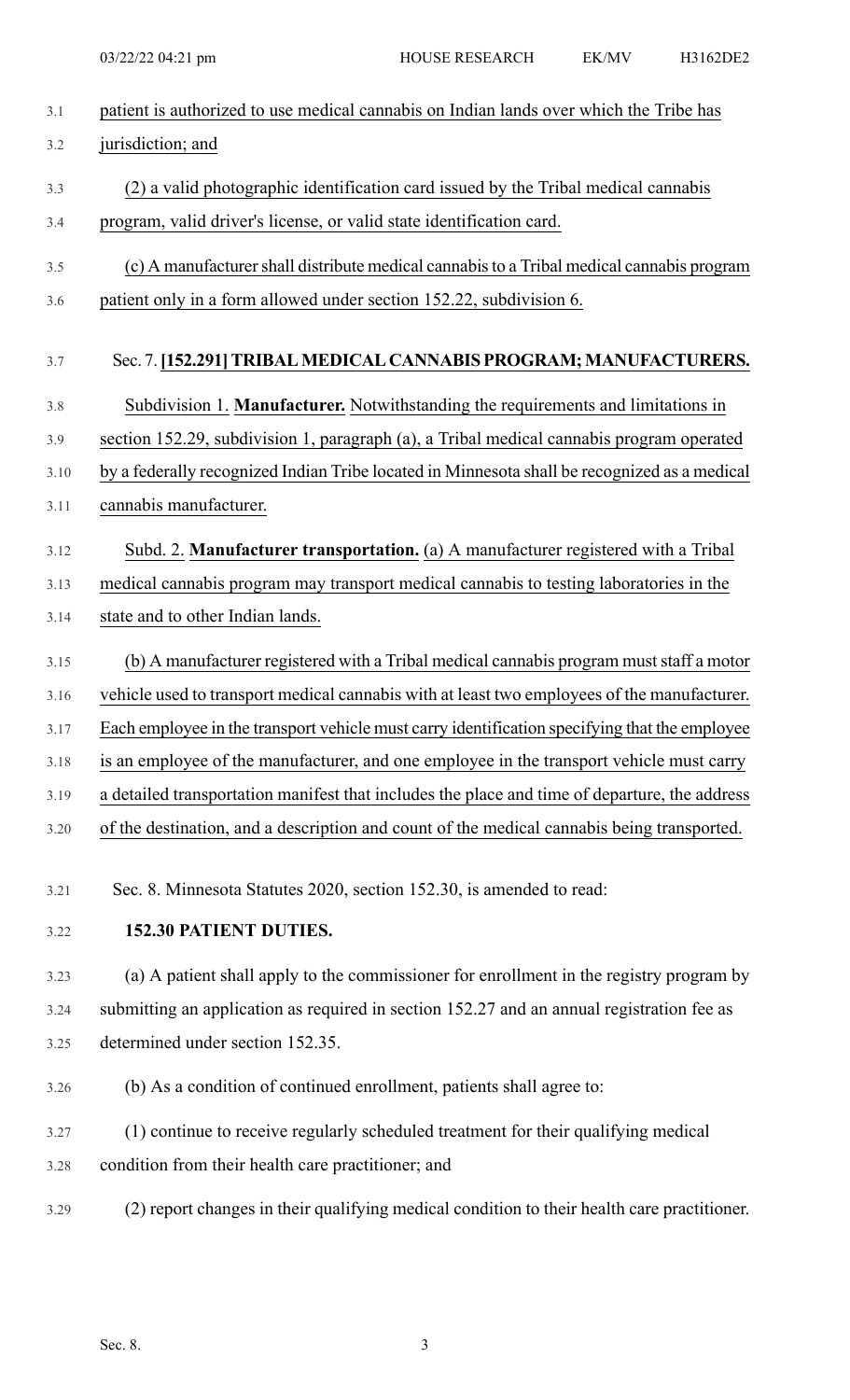- 4.1 (c) A patient shall only receive medical cannabis from a registered manufacturer or 4.2 Tribal medical cannabis program but is not required to receive medical cannabis products 4.3 from only a registered manufacturer or Tribal medical cannabis program. 4.4 Sec. 9. Minnesota Statutes 2020, section 152.32, is amended to read: 4.5 **152.32 PROTECTIONS FOR REGISTRY PROGRAM PARTICIPATION OR** 4.6 **PARTICIPATION IN A TRIBAL MEDICAL CANNABIS PROGRAM.** 4.7 Subdivision 1. **Presumption.** (a) There is a presumption that a patient enrolled in the 4.8 registry program under sections 152.22 to 152.37 or a Tribal medical cannabis program 4.9 patient enrolled in a Tribal medical cannabis program is engaged in the authorized use of 4.10 medical cannabis. 4.11 (b) The presumption may be rebutted: 4.12 (1) by evidence that a patient's conduct related to use of medical cannabis was not for 4.13 the purpose of treating or alleviating the patient's qualifying medical condition or symptoms 4.14 associated with the patient's qualifying medical condition; or 4.15 (2) by evidence that a Tribal medical cannabis program patient's use of medical cannabis 4.16 was not for a purpose authorized by the Tribal medical cannabis program.. 4.17 Subd. 2. **Criminal and civil protections.** (a) Subject to section 152.23, the following 4.18 are not violations under this chapter: 4.19 (1) use or possession of medical cannabis or medical cannabis products by a patient 4.20 enrolled in the registry program, or; possession by a registered designated caregiver or the 4.21 parent, legal guardian, or spouse of a patient if the parent, legal guardian, or spouse is listed 4.22 on the registry verification; or use or possession of medical cannabis or medical cannabis 4.23 products by a Tribal medical cannabis program patient; 4.24 (2) possession, dosage determination, or sale of medical cannabis or medical cannabis 4.25 products by a medical cannabis manufacturer, employees of a manufacturer, a laboratory 4.26 conducting testing on medical cannabis, or employees of the laboratory; and 4.27 (3) possession of medical cannabis or medical cannabis products by any person while 4.28 carrying out the duties required under sections 152.22 to 152.37. 4.29 (b) Medical cannabis obtained and distributed pursuant to sections 152.22 to 152.37 and 4.30 associated property is not subject to forfeiture under sections 609.531 to 609.5316. 4.31 (c) The commissioner, members of a Tribal medical cannabis board, the commissioner's 4.32 or Tribal medical cannabis board's staff, the commissioner's or Tribal medical cannabis
	- Sec. 9.  $\qquad \qquad \text{4}$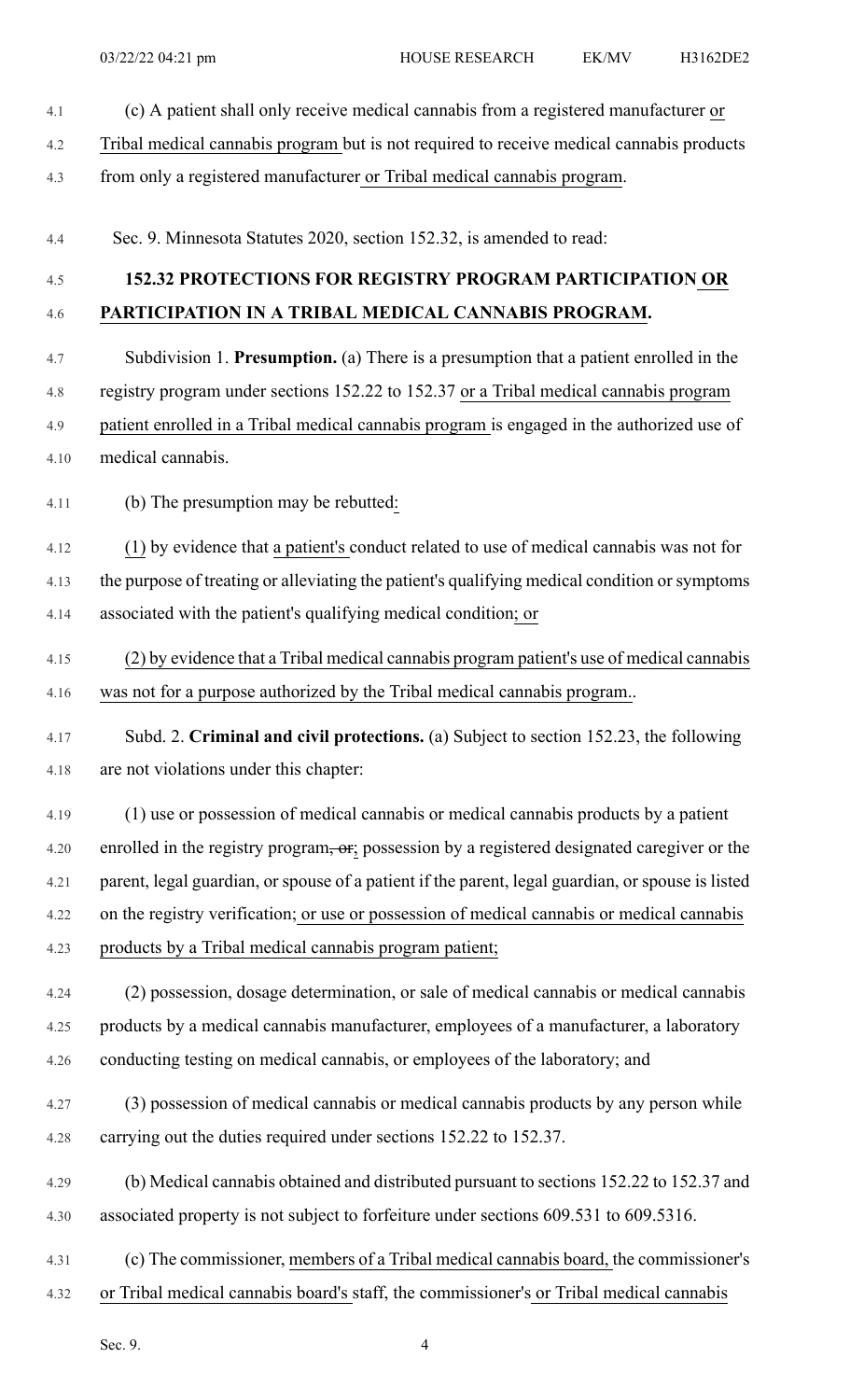5.1 board's agents or contractors, and any health care practitioner are not subject to any civil or 5.2 disciplinary penalties by the Board of Medical Practice, the Board of Nursing, or by any 5.3 business, occupational, or professional licensing board or entity, solely for the participation 5.4 in the registry program under sections 152.22 to 152.37 or in a Tribal medical cannabis 5.5 program. A pharmacist licensed under chapter 151 is not subject to any civil or disciplinary 5.6 penalties by the Board of Pharmacy when acting in accordance with the provisions of 5.7 sections 152.22 to 152.37. Nothing in this section affects a professional licensing board 5.8 from taking action in response to violations of any other section of law.

5.9 (d) Notwithstanding any law to the contrary, the commissioner, the governor of 5.10 Minnesota, or an employee of any state agency may not be held civilly or criminally liable 5.11 for any injury, loss of property, personal injury, or death caused by any act or omission 5.12 while acting within the scope of office or employment under sections 152.22 to 152.37.

5.13 (e) Federal, state, and local law enforcement authorities are prohibited from accessing 5.14 the patient registry under sections 152.22 to 152.37 except when acting pursuant to a valid 5.15 search warrant.

5.16 (f) Notwithstanding any law to the contrary, neither the commissioner nor a public 5.17 employee may release data or information about an individual contained in any report, 5.18 document, or registry created under sections 152.22 to 152.37 or any information obtained 5.19 about a patient participating in the program, except as provided in sections 152.22 to 152.37.

5.20 (g) No information contained in a report, document, or registry or obtained from a patient 5.21 or a Tribal medical cannabis program patient under sections 152.22 to 152.37 may be 5.22 admitted as evidence in a criminal proceeding unlessindependently obtained or in connection

5.23 with a proceeding involving a violation of sections 152.22 to 152.37.

5.24 (h) Notwithstanding section 13.09, any person who violates paragraph (e) or (f) is guilty 5.25 of a gross misdemeanor.

5.26 (i) An attorney may not be subject to disciplinary action by the Minnesota Supreme 5.27 Court, a Tribal court, or the professional responsibility board for providing legal assistance 5.28 to prospective or registered manufacturers or others related to activity that is no longer 5.29 subject to criminal penalties under state law pursuant to sections 152.22 to 152.37, or for 5.30 providing legal assistance to a Tribal medical cannabis program.

5.31 (j) Possession of a registry verification or application for enrollment in the program by 5.32 a person entitled to possess or apply for enrollment in the registry program, or possession 5.33 of a verification or equivalent issued by a Tribal medical cannabis program by a person 5.34 entitled to possess such verification, does not constitute probable cause or reasonable

Sec. 9.  $5$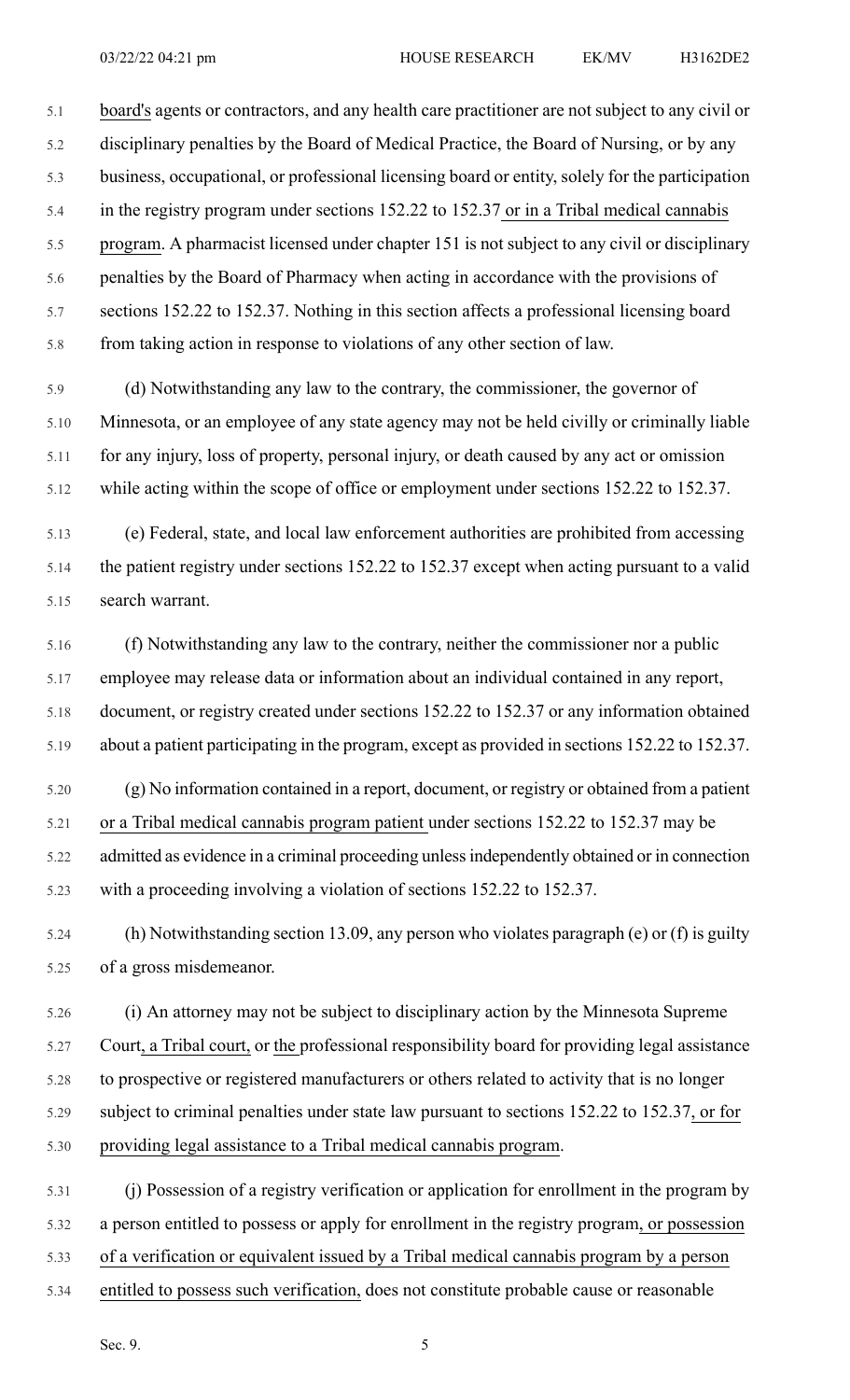6.1 suspicion, nor shall it be used to support a search of the person or property of the person 6.2 possessing or applying for the registry verification or equivalent, or otherwise subject the 6.3 person or property of the person to inspection by any governmental agency.

6.4 Subd. 3. **Discrimination prohibited.** (a) No school or landlord may refuse to enroll or 6.5 lease to and may not otherwise penalize a person solely for the person's status as a patient 6.6 enrolled in the registry program under sections 152.22 to 152.37 or for the person's status 6.7 as a Tribal medical cannabis program patient enrolled in a Tribal medical cannabis program, 6.8 unlessfailing to do so would violate federal law or regulations or cause the school or landlord 6.9 to lose a monetary or licensing-related benefit under federal law or regulations.

6.10 (b) For the purposes of medical care, including organ transplants, a registry program 6.11 enrollee's use of medical cannabis under sections 152.22 to 152.37, or a Tribal medical 6.12 cannabis program patient's use of medical cannabis as authorized by the Tribal medical 6.13 cannabis program, is considered the equivalent of the authorized use of any other medication 6.14 used at the discretion of a physician or advanced practice registered nurse and does not 6.15 constitute the use of an illicit substance or otherwise disqualify a patient from needed medical 6.16 care.

6.17 (c) Unless a failure to do so would violate federal law or regulations or cause an employer 6.18 to lose a monetary or licensing-related benefit under federal law or regulations, an employer 6.19 may not discriminate against a person in hiring, termination, or any term or condition of 6.20 employment, or otherwise penalize a person, if the discrimination is based upon either any 6.21 of the following:

6.22 (1) the person's status as a patient enrolled in the registry program under sections 152.22 6.23 to 152.37;  $er$ 

6.24 (2) the person's status as a Tribal medical cannabis program patient enrolled in a Tribal 6.25 medical cannabis program; or

6.26  $(2)$  (3) a patient's positive drug test for cannabis components or metabolites, unless the 6.27 patient used, possessed, or was impaired by medical cannabis on the premises of the place 6.28 of employment or during the hours of employment.

6.29 (d) An employee who is required to undergo employer drug testing pursuant to section 6.30 181.953 may present verification of enrollment in the patient registry or of enrollment in a 6.31 Tribal medical cannabis program as part of the employee's explanation undersection 181.953, 6.32 subdivision 6.